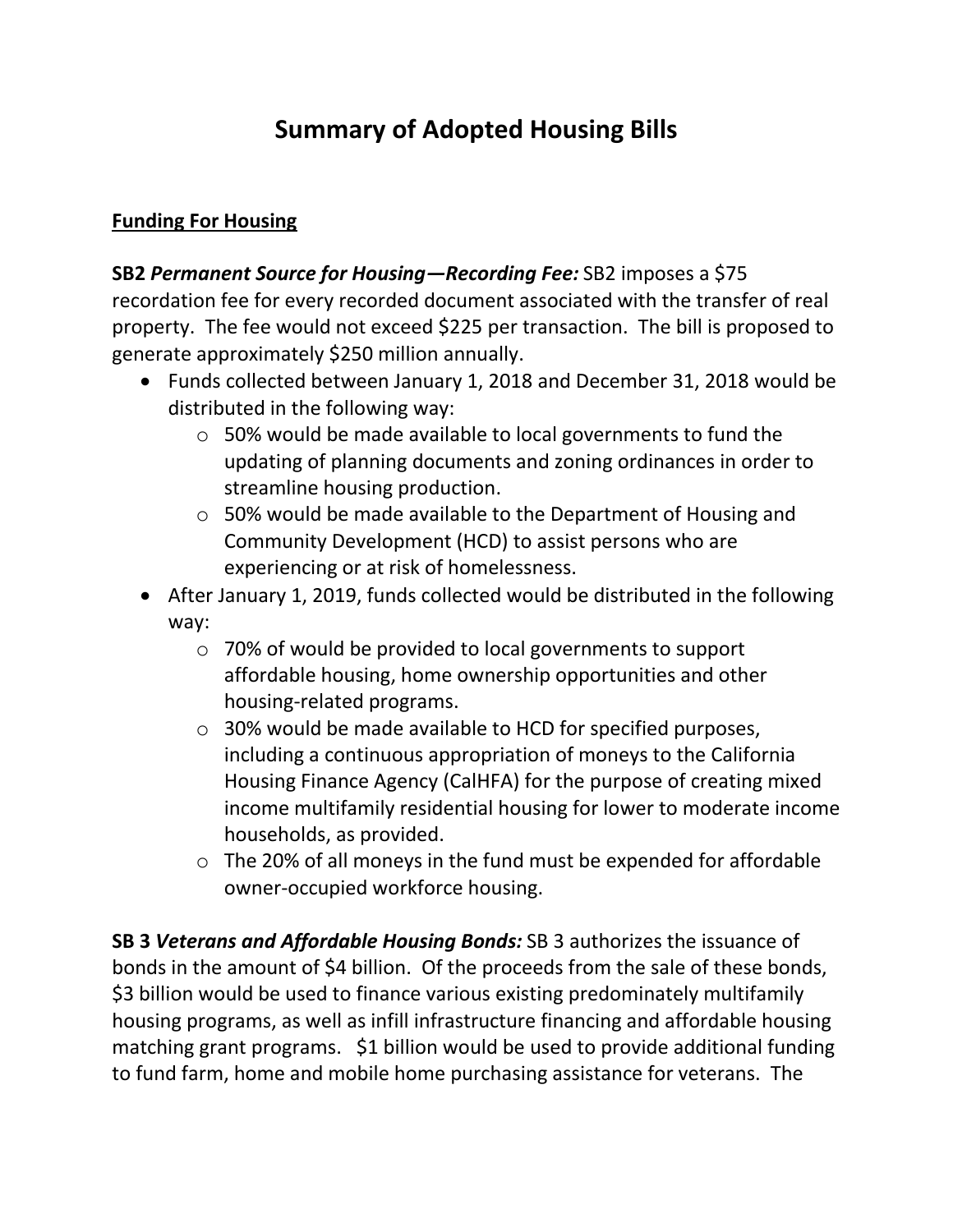funds would be administered by the Department of Housing and Community Development (HCD) and the Department of Veterans Affairs.

The \$3 billion would be allocated to various programs that the Department of Housing and Community Development administers:

- \$1.5 billion to the Multifamily Housing Program
- \$150 million to the Transit-Oriented Development Implementation Fund
- \$300 million to the Infill Incentive Grant Program
- \$150 million to the Self-Help Housing Fund
- \$300 million to the Joe Serna, Jr. Farmworker Housing Grant Fund
- \$300 million to the Local Housing Trust Fund Matching Grant Program Affordable Housing Innovation Fund
- \$300 million to be deposited in homeownership programs including \$270 million to CalHOME program and \$30,000 to the Self Help Housing Program

**AB 1568** *Neighborhood and Infill Finance and Transit Improvements Act*: After the dissolution of redevelopment agencies, several economic development tools were adopted by the State using more restrictive tax increment funding mechanisms than the one utilized under redevelopment. One of these tools is an "enhanced infrastructure financing district" ("EIFD"). AB 1568 allows a local jurisdiction to direct a portion of its local sales and use taxes and transaction and use taxes to an EIFD if the area is an infill site and specific affordable housing requirements are met.

**AB 571** *Farmworker Housing:* AB 571 makes several changes to the farmworker state low-income housing tax credit program to make the program more flexible. Only 50 percent (rather than 100 percent) of the units funded under the program must be occupied by farmworker households. In addition, the bill also makes several changes to the law regarding migrant farm labor centers to allow for advance payments of up to 20 percent of annual operating costs and measure.

#### **Processing Housing Development Applications**

**SB 35** *Streamlined Approval for Some Housing Projects:* This is a voluntary bill that would authorize multifamily housing developments which meet certain affordability requirements and planning standards, to be subject only to a ministerial approval process. A ministerial approval process does not require environmental review which at times can slow or halt a project completely. While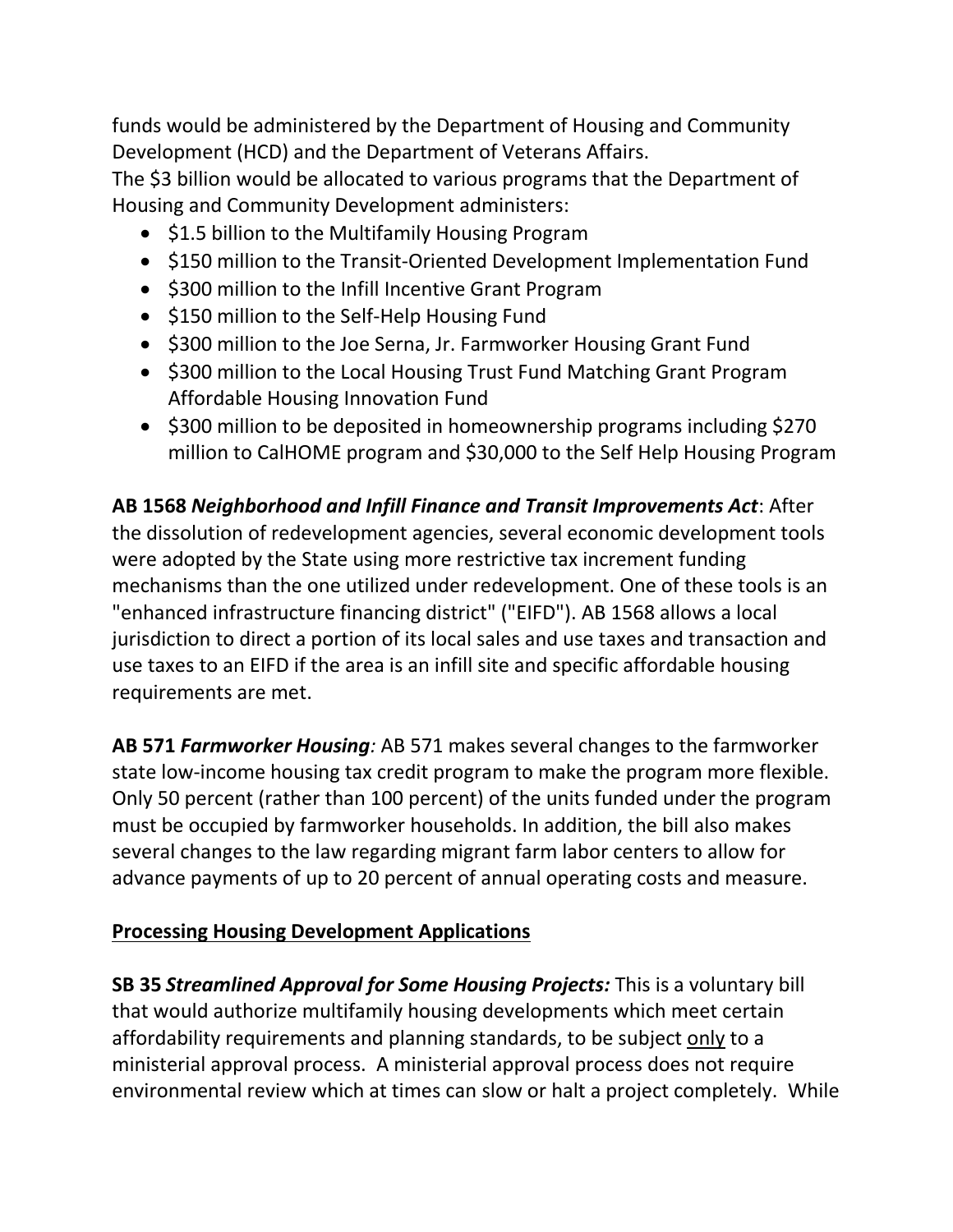this streamlining component is of value to developers, the bill also requires the payment of prevailing wages. In geographies where the payment of prevailing wages are not typical, the requirements of the bill would likely offset the benefits associated with streamlining. The bill is more likely to help already affordable housing projects in geographies that require prevailing wage.

**SB 166** *Maintaining Sites to Meet Affordable Housing Needs*: SB 166 prohibits a city and county from permitting or causing its inventory of sites identified in the housing element to be insufficient to meet its remaining unmet share of the regional housing need for lower and moderate-income households. Specifically, SB 166 requires that findings be made if sites are not developed for the income category shown in the housing element and extends the mandate to charter cities. This would push cities and counties to plan for their share of low-income and moderate-income housing needed in the region and ensure development is consistent with the housing element.

**AB 678/SB167 and AB 1515:** *Housing Accountability Act Changes***:** Unlike SB 35, these bills affect every housing development application reviewed by local government. Currently, any project conforming with all 'objective' general plan and zoning standards may not be denied, or reduced in density, unless specific findings can be made. AB 678 and SB 167 (identical bills) require that local government provide developers with a list of any inconsistencies between a proposed project and all local plans, zoning, and standards within 30 to 60 days after the housing application is complete, or the project will be 'deemed consistent' with all local policies. AB 1515 gives much less deference to local government's findings of consistency with local plans, allowing courts to give just as much weight to an applicant's evidence of consistency.

# **Return of Rental Inclusionary Housing**

**AB 1505** *The Palmer Fix:* Since the Court of Appeal's 2009 decision in Palmer/Sixth Street Properties LP v City of Los Angeles, local agencies have not been able to require affordable housing in rental projects. This bill would authorize any county or city to adopt ordinances to require, as a condition of development of residential rental units, that a residential development include a certain percentage of residential rental units affordable to, and occupied by, moderate-income, lower income, very low income, or extremely low income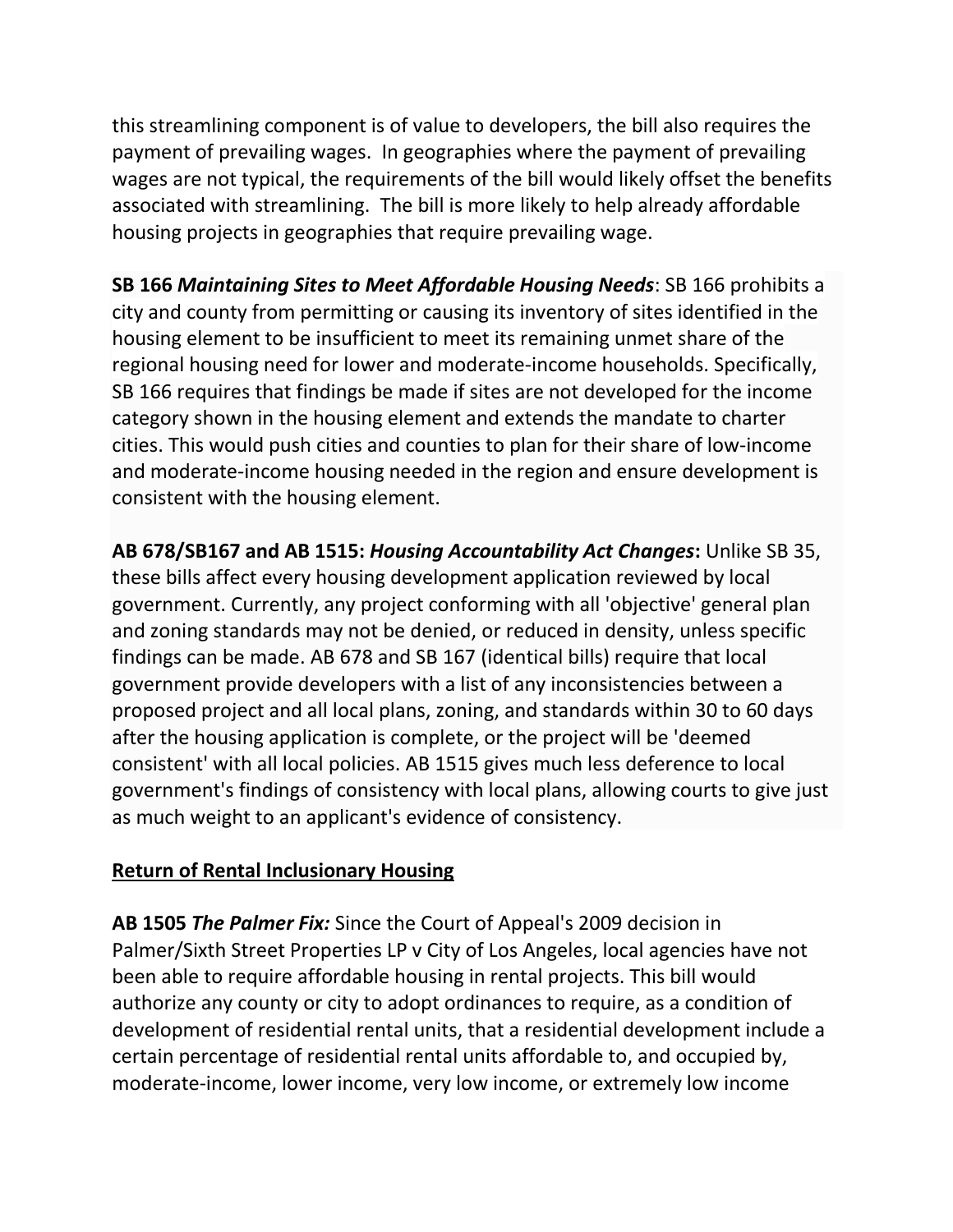households so long as an alternative mean of compliance, such as an in-lieu fee is provided. In essence this bill affirms the legality of inclusionary ordinances.

## **Districts and Zones to Streamline Development**

**AB 73** *Housing Sustainability Districts:* AB 73 permits local jurisdictions, with HCD's approval, to create housing sustainability districts meeting designated conditions, including a specified amount of low- and moderate-income housing and zoning to permit residences through a ministerial permit. The city or county must include an Environmental Impact Report (EIR) for the proposed district development as part of the application to HCD, which will serve as the EIR for all housing projects developed in the district for the next 10 years. Grounds to deny a housing project are very specific and limited. Similar to SB 35, the bill requires payment of prevailing wages and use of a "skilled and trained workforce" for projects with more than 10 units. Local agencies adopting these districts are eligible for "zoning incentive payments" administered by HCD.

**SB 540:** *Workforce Housing Opportunity Zones***:** This bill authorizes cities and counties to establish Workforce Housing Opportunity Zones by preparing an EIR and adopting a specific plan creating the zone, which must require a specific amount of low- and moderate-income housing. After the specific plan is adopted, a housing development that satisfies certain criteria must be approved, unless the local government makes specified and limited findings regarding the site. The local government must approve a housing development that is consistent with the plan and meets certain criteria within 60 days after the application is deemed complete. The bill requires the payment of prevailing wages and related requirements under the Labor Code. No additional environmental review is required for housing within the zone if specified criteria are met and the EIR is updated every five years. HCD may provide grants or no-interest loans to cities and counties to develop the specific plan and related EIR.

# **Housing Element Annual Reporting**

**SB 35/AB 879** *Enhanced Annual Reporting***:** SB 35 requires cities and counties to provide additional information in their annual reports regarding housing element compliance, including the number of entitlements, permits, and certificates of occupancy that are issued for housing projects. AB 879 includes additional